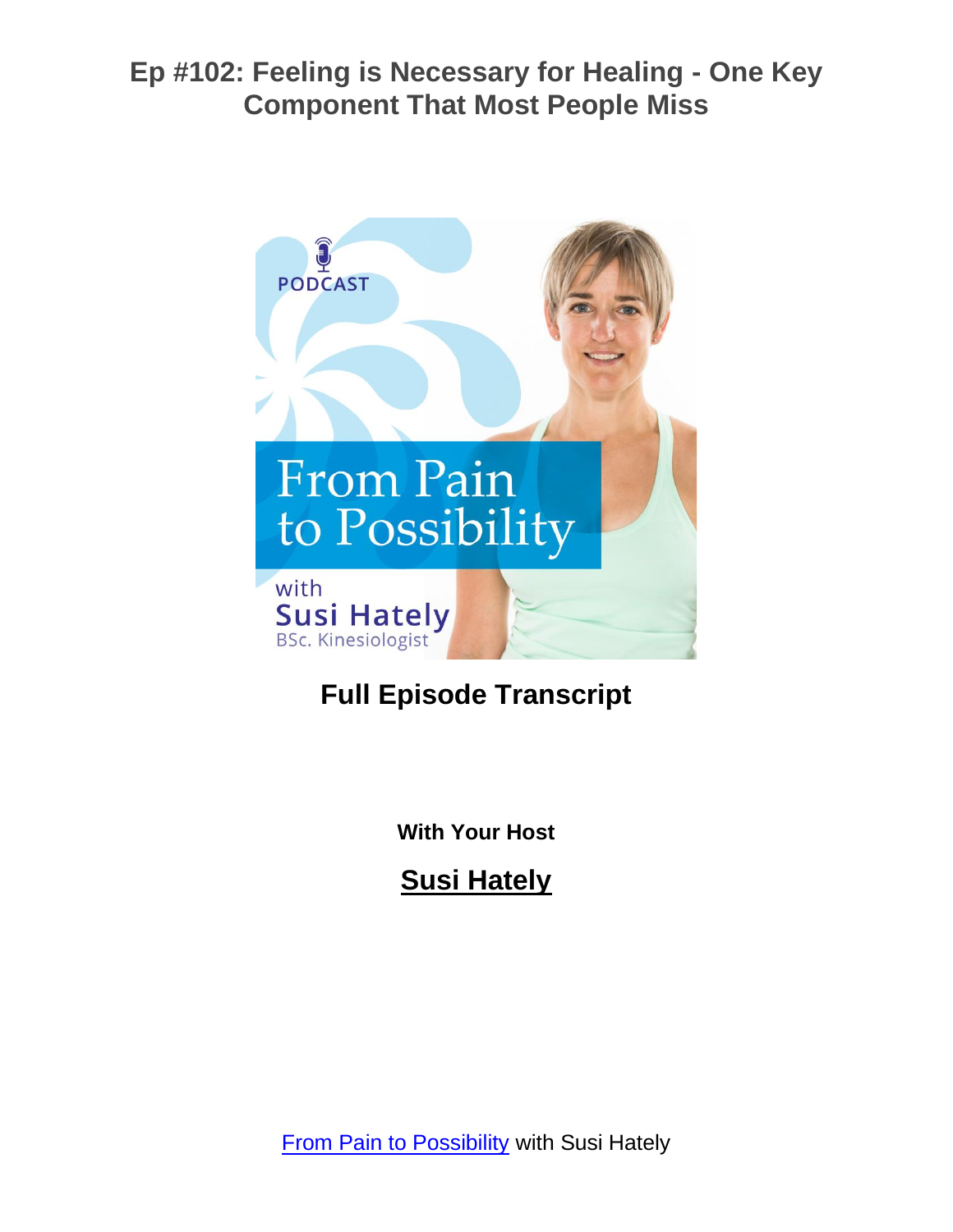**Male Announcer:** You're listening to *From Pain to Possibility* with Susi Hately. You will hear Susi's best ideas on how to reduce or even eradicate your pain and learn how to listen to your body when it whispers so you don't have to hear it scream. And now here's your host, Susi Hately.

Hello and welcome, or welcome back. With this episode I want to dig into this idea of naming feelings and why this is an important part of the healing process. I spoke briefly about it in the previous episode on listening to your body, and I want to dig into it a little bit more here because it's such an important concept in the healing process. Because, number one, you can't change anything you're not aware of.

So by naming something you innately enable your awareness to grow around whatever that naming or whatever that experience is, right? So where attention goes, energy flows, awareness grows. You'll find yourself chasing symptoms less. You'll understand more about contributes to the way that you're feeling.

But before I get into this, if you are finding that what I'm saying is really resonating for you and it's like deep down you're like, "Yeah, okay, this makes a lot of sense for what I'm experiencing," and you want my support for private sessions, then do send us an email at [health@functionalsynergy.com.](mailto:health@functionalsynergy.com)

And if you're a health professional or a professional yoga teacher and you're wanting certification training, and getting the same kinds of results that I do, then do the same thing. It all starts with a 30 minute call with Kia and you can book that directly through our email at health@functionalsynergy.com.

Okay, so let's dig in. A lot of people will ask me how is it that I get the results that I do? Like, why is it that my clientele consistently get better? What is the key to the process? And the reality is, is there's a lot that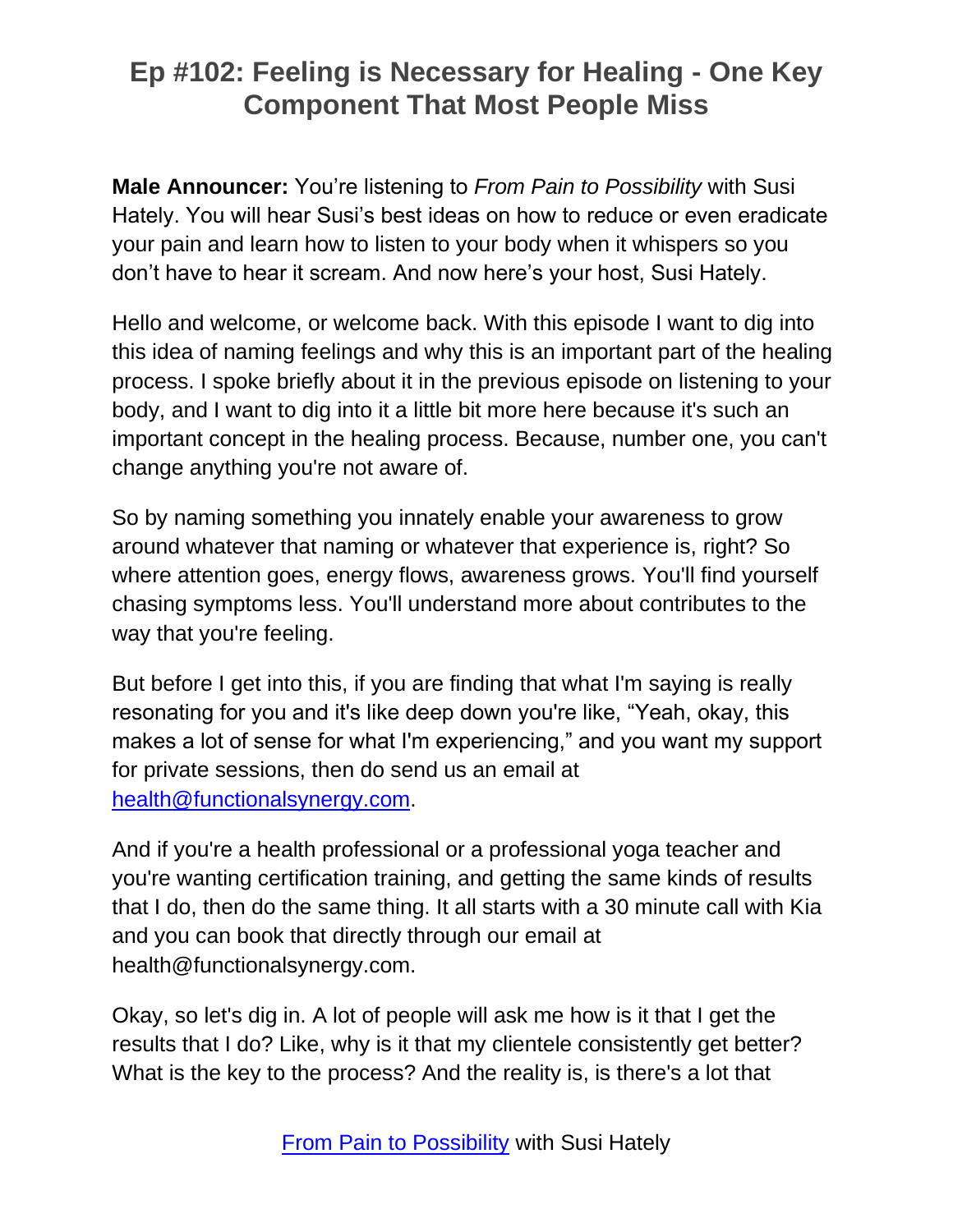contributes to why I get the results that I do. But the first part that's really important is that I'm not the one getting the results.

I fundamentally believe that that's not my job. And by owning that that's not my job, it enables me to have a healing relationship with my client. I like to say that my client is the one who's really doing the noodling through this process of becoming aware and tuning into their body and their feeling. And a lot of people, when they come to me, they really struggle with the feeling piece. And oftentimes they're chasing symptoms.

So as I can help the person feel, they tune into their own innate experience and then they can come back to me and express that experience, whether it's through our actual session or through our Slack channel that we have communication back and forth between their sessions. But it's in them expressing like, first of all, experiencing the feeling and then expressing that feeling. And then through that, we can then map out more about, okay, what's contributing to what? So that they can start to see the pattern.

The power really is in the pattern, not in a single data point. So then my job becomes one of allowing and taking that data that they're sharing, and helping them see the pattern, right? Helping them noodle through that, right? So when someone is not in that space of really like noodling through it, becoming aware and feeling, they often are circling around and chasing after symptoms.

That's not uncommon, right? Symptoms are what gets our attention and symptoms are what we want to have gone, right? And sometimes people would really just prefer to have relief. Of course, we're all human beings, I'm no different, right? So taking a quick fix, whether it's medication or an adjustment or whatever, cannabis, whatever that is to help relieve the pain, then do it. To get that relief can give you that breathing space of like, okay, okay, I think I've got this.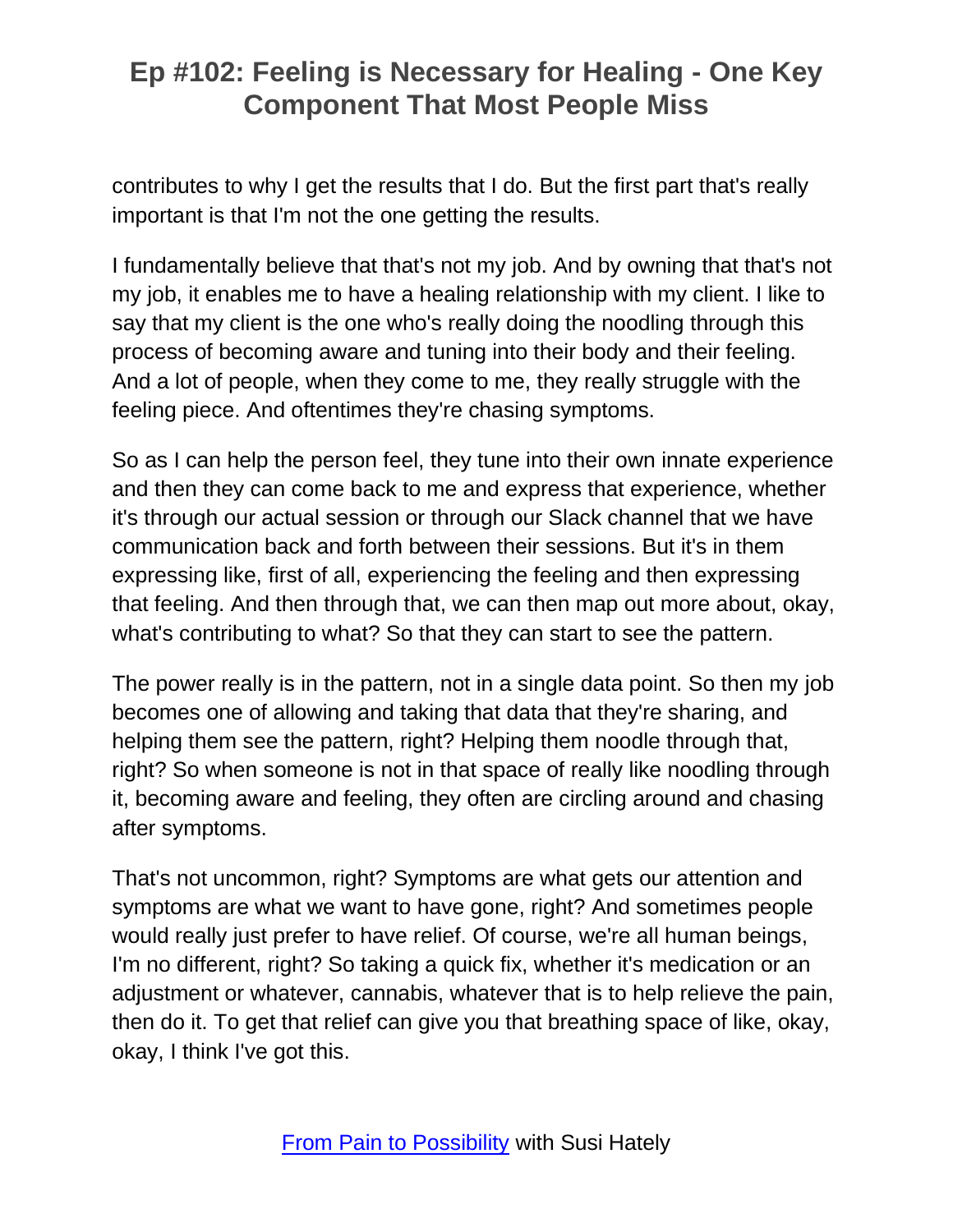And then that's where you then get to do the work because you get that relief and then you can begin to notice and pay closer attention to what's going on. Because as I said at the beginning of the episode, you cannot change anything you're not aware of. So fortunately, or unfortunately, depending on your view, you've got to learn how to feel. You have to learn how to feel, right.

And so there is going to be some time there. If you are someone who's taking medication or other support of that nature, there's going to be some point where you'll use the medication for relief. Then you'll start to use that medication as a pause. And then as you become more and more and more aware, as you're able to feel more and as you're able to see those patterns, you're going to notice that you're able to do more from a body, breath, and brain perspective to support your healing process.

You'll recognize more of the patterns that are contributing to why you're feeling what you're feeling. And you're going to notice the use of the medication going down. Now, I can't tell you exactly the way that process works. It's just something that I've noticed happening with the clientele that I work with who are utilizing medication. They have a desire to reduce the medication and they're starting to recognize what's contributing to what it is that they're feeling. So feeling.

When someone comes in for their first session with me, I will often say something to the effect of, okay, tell me everything. Tell me all of the things that are contributing to what's going on in your body, in your brain, in your breath. Like whatever wording that makes the most sense to help them share with me as much information that they feel comfortable sharing.

Now, they will have already sent me health forms and documentation, but there's a distinction that I find hearing it directly from them and taking that moment of time to really listen to all of the things that you sometimes miss out on with text on a page. So I first get all of the details. And all of those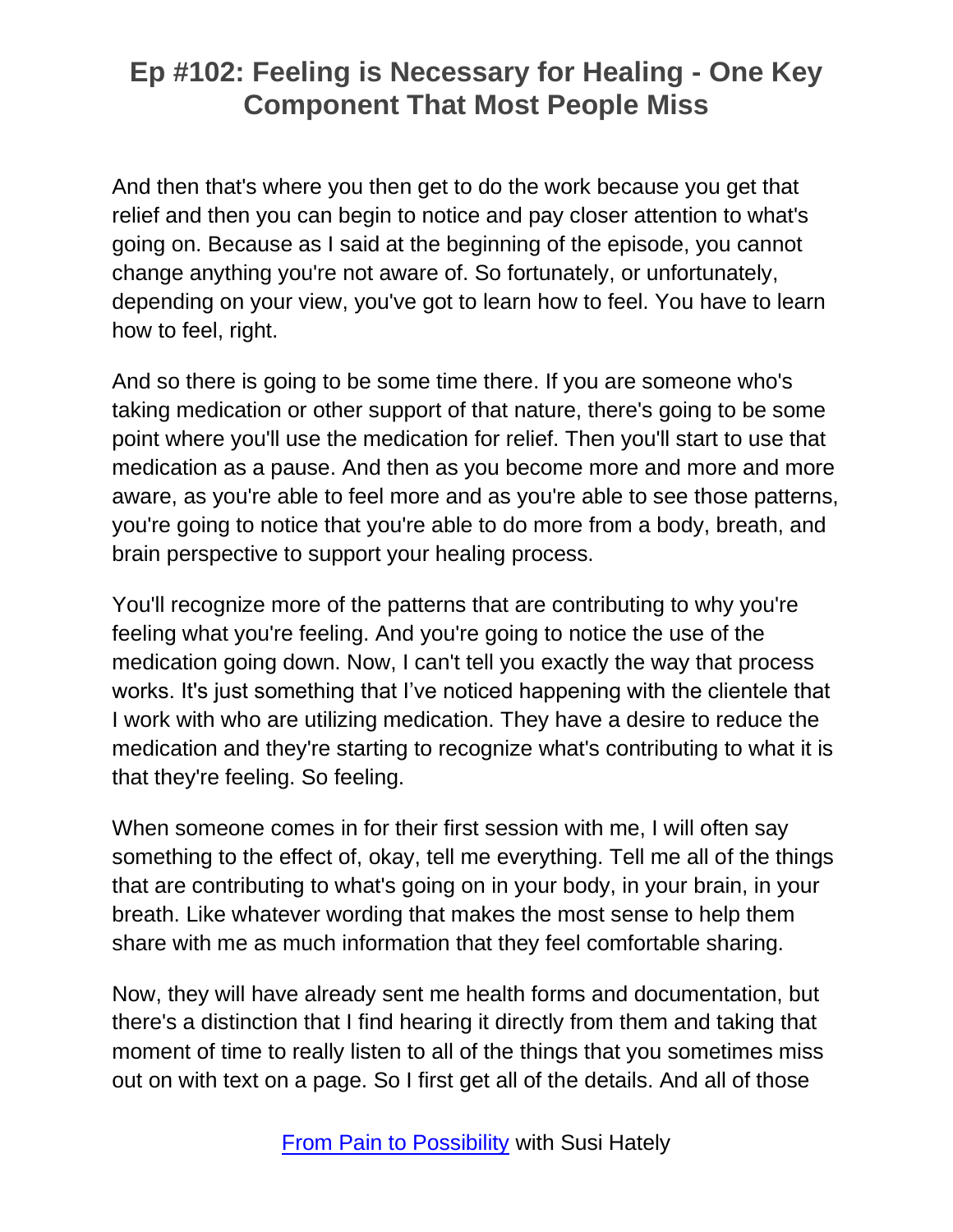details are really outlining the past, the present, what they can't do any more, what they could do, really give me a sense of where things are at now.

Then what begins to happen after a session as they start to notice the pain or the symptoms reducing, I will then ask them to name that experience. The reason why this is important is that as people start to get better, they feel the symptoms of pain reducing and they're in a space of, oh, the symptoms of pain are reducing. But there might be a bracing or a gripping of waiting for them to come back because they're used to having that happen.

So it's just that the symptoms aren't there, but kind of whispering behind them is, "Oh yeah, but they're coming back." So what I like to do at that point is say, "Okay, hold on a sec." So the pain symptoms, or whatever the symptoms are, because it can be flare up symptoms, it could be migraine symptoms, it could be really any symptom. But as those symptoms go down, then I ask them, I want you to name what that feels like.

So if there's something that's not in existence or it's less than it was, name what it actually is. As opposed to less than something or not there, what is there? Do you see the distinction there? It's really subtle, but I find super powerful. Because when we can name what's actually going on when the symptoms aren't there, now we understand what that feeling is.

So is it lightness? Is it strength? Is it stability? Is it freedom? Is it flow? Is it I'm in my legs? Is it better breath? Like, what does it feel like when the symptoms are down? Now again, the reason why this is important to do is because this now starts to be one of your yellow lights. And I've spoken about yellow lights on previous episodes and listening to the whispers so you don't have to hear the screams. That's what we're talking about here.

This is one of those yellow lights and we don't have enough stamina around this particular yellow light, meaning the particular neuromuscular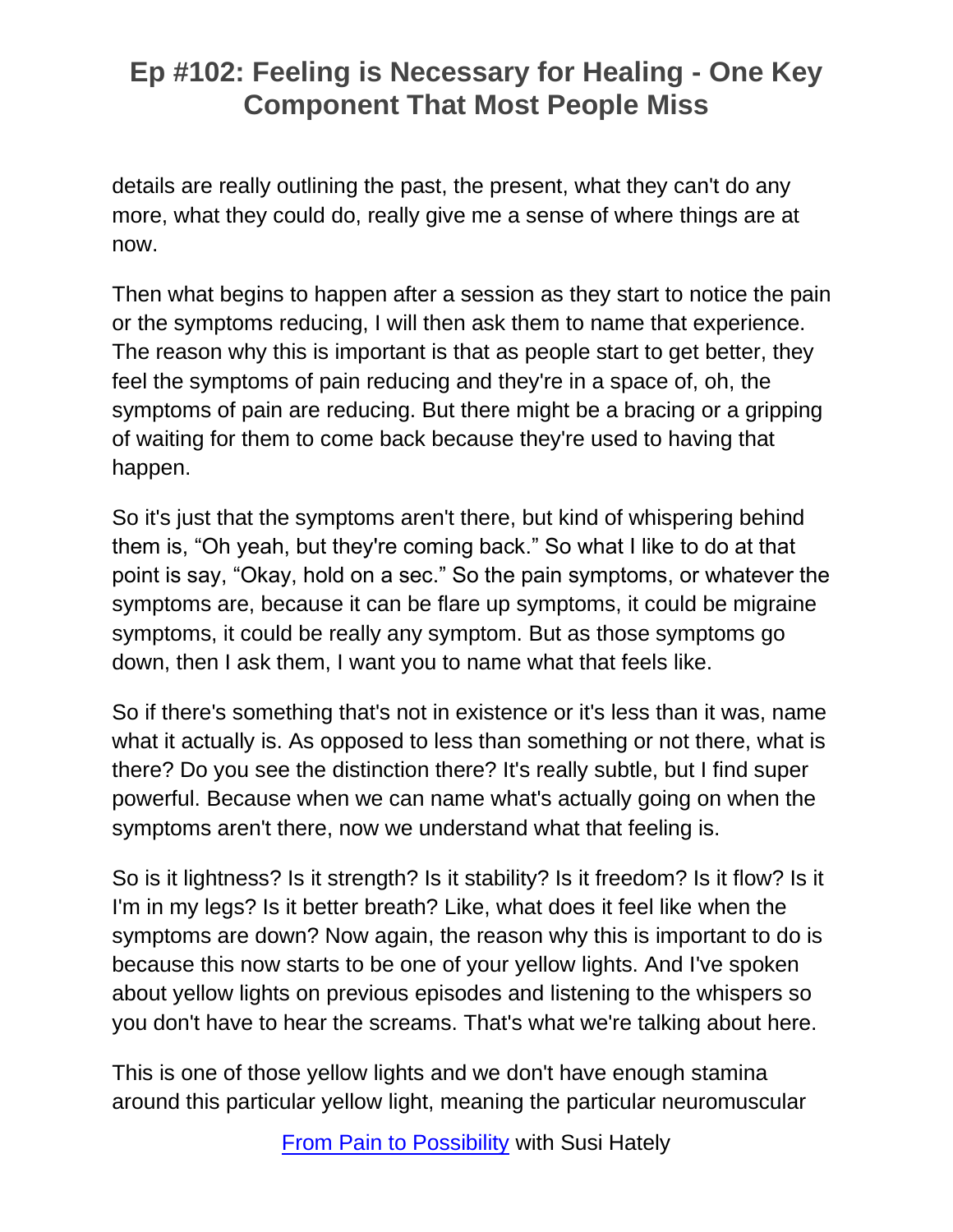pattern that you're developing, because it's new. You've been in an experience of pain, or your client has been in an experience of pain or other symptoms for so long that this opening of relief is new, right?

So it makes sense that it can be tricky to name because it's like, I don't know what to name it. It's like but hold on a second, you don't have to come up with something to name, just what is in existence? What's this sensation that's in existence? Now your brain is focusing on what's now in existence. What's this evidence that's now present?

Now I will often say as well it's like, okay, so now you're naming it, whether it's like you're in your legs, or your breath is better, or there's more ease, or more freedom or whatever. I will say to them very clearly, this will likely fade, what's important to notice is when it begins to fade. Because what will happen is as this new sensation that you're now naming, this new feeling that you're naming, as it starts to fade, what's going to arise are your other symptoms quite likely.

So now you're starting to notice the trajectory. I say this with a very directed, clear, loving way because I want people to understand that, A, the pain symptoms aren't bad or wrong. They're uncomfortable, yes. They're aggravating, yes. But they're not wrong. It's an experience that their system is providing them to let them know that something is up.

So then they have an experience where their symptoms are going down. They can name what that feels like, better breath, in their legs, lighter, easier, whatever those words are. Now they start to go about their life and then notice when it starts to fade. If they can notice when it starts to fade before more of the screaming type of symptoms arise and they can intervene at that place, now they can start to build out that neuromuscular pattern more of that better feeling feeling.

Then what will happen is they will now have that better feeling feeling, it will start to get a bit more traction, it will start to get a little bit more endurance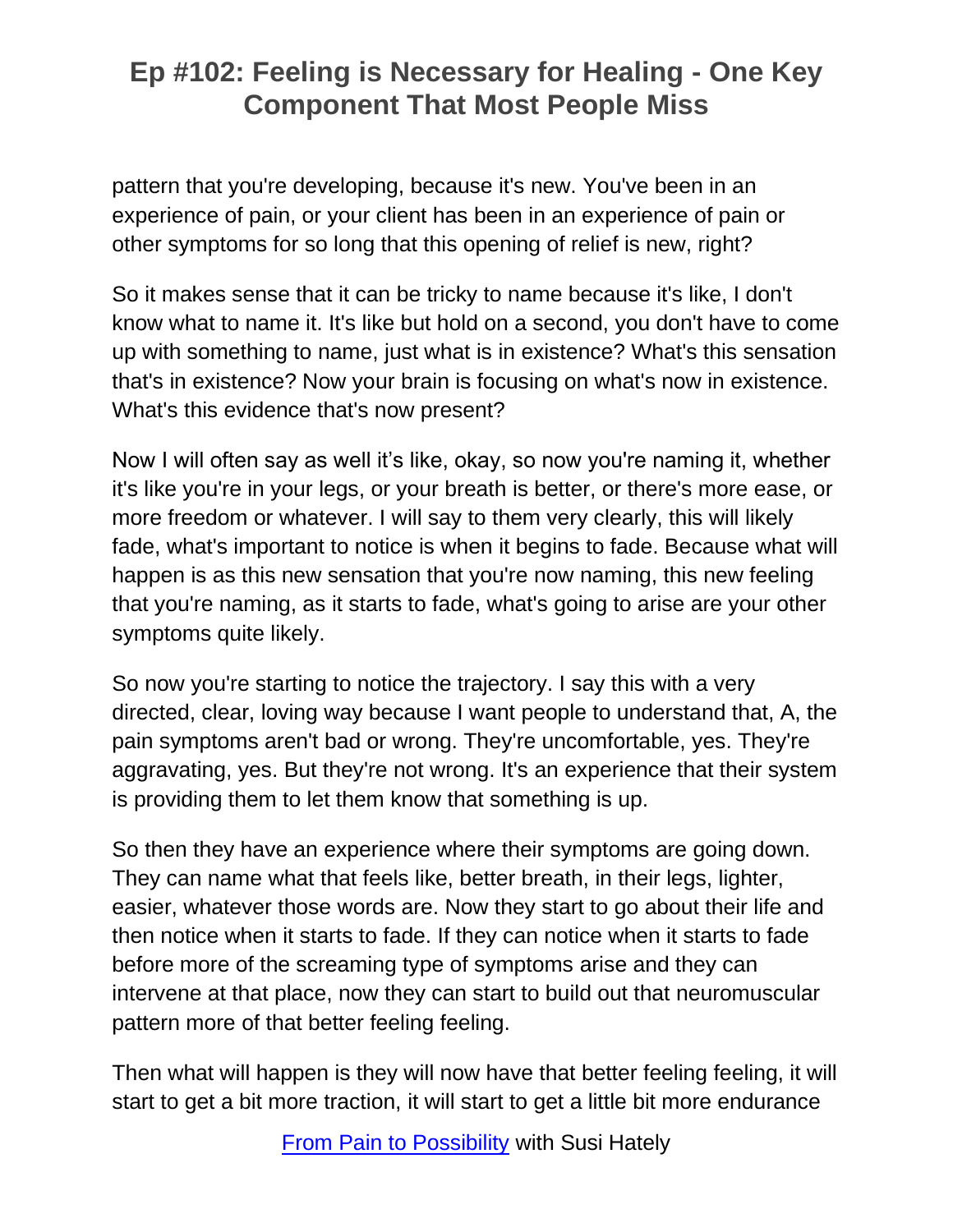and stability. Then they'll start to notice what happens before that and they'll start to be able to name that.

Now they've got a greater experience of what feeling better feels like. And it becomes less about my symptoms aren't there or my symptoms are less, and it becomes more about okay, this is what feeling lighter feels like. This is what feeling more vital feels like. This is what feeling in my legs feels like. This is what feeling easeful feels like. They can start to name it more and they start to get more traction with the process.

There's more clarity on what's contributing to why they're feeling better. There's more clarity for when that good feeling starts to fade towards those pain symptoms or other symptoms that they don't want to have. There's more clarity to understand what's contributing to that. There's less chasing after a symptom and more understanding of like, oh, okay, this is what I need to do here. Ah, this is what I need to do there.

It's a process of slowing someone down enough to really tune into the dynamics of their system. Not just their body, but how their brain and their body interact, how their brain and their breath and their body interact.

Now, sometimes it can feel a little bit scary to start to feel. It makes a lot of sense, our culture's, our societies don't typically honor feeling. A lot of cultures honor more stoicism, if that's the how I say it, stoicism. It's about getting it done, just push the symptoms aside, carry on.

I've had clients of mine tell me that all of their success has had to do with not feeling their feelings. That it's all about just intellectually pushing forward and, you know, mind over matter, no pain no gain. Like it's just about mindset and being tough in your head.

But here's what I've noticed in my practice, is you got to feel in order to heal. And you can't think your way to feeling, you've got to feel your way to feeling. And sometimes it does feel so excruciatingly slow. But just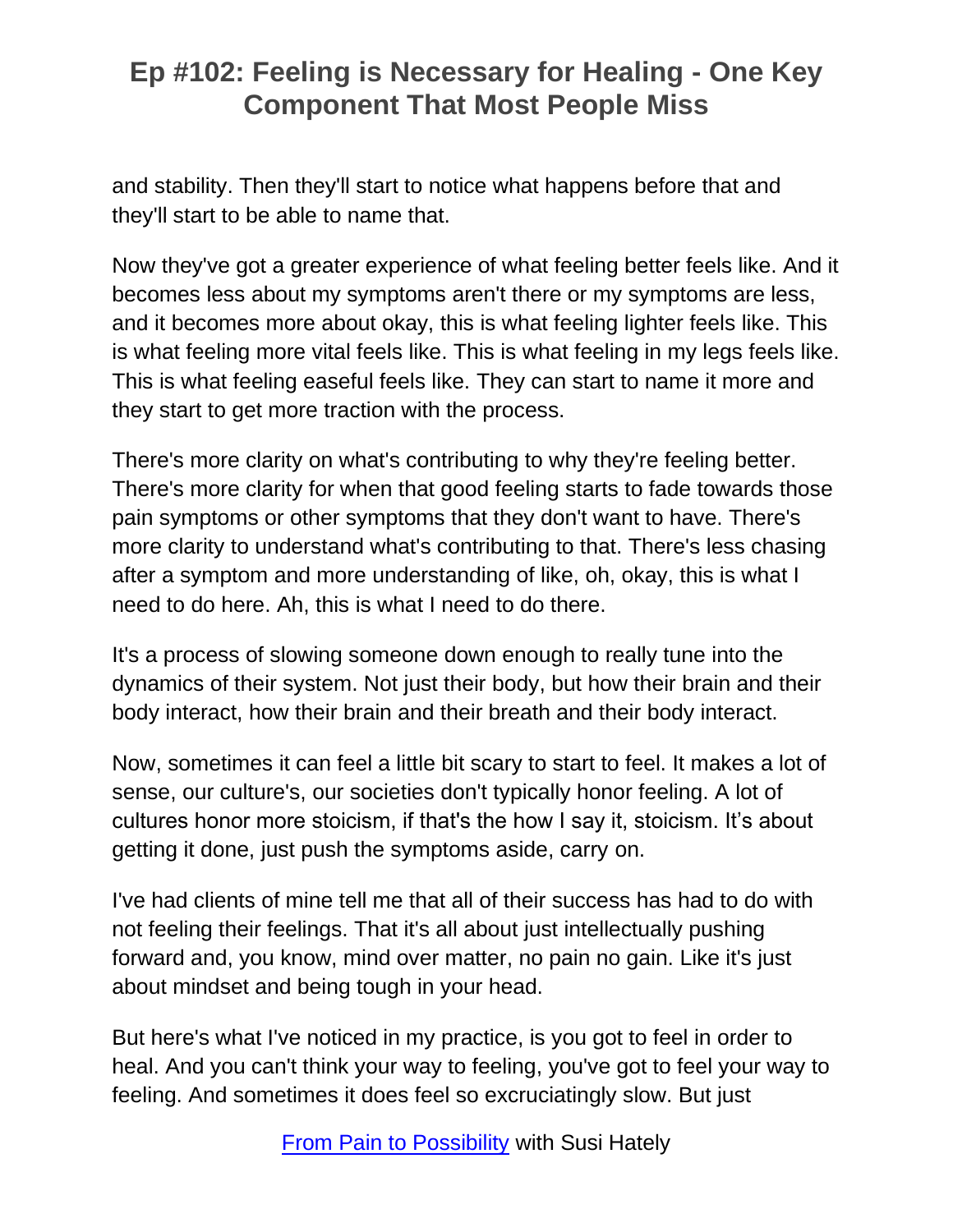remember that in the game, in the race of the turtle and the hare, the turtle wins. So bit by bit by bit notice one aspect of what it feels like to feel better. Name one aspect of it.

And as your brain starts to see the evidence of you're feeling better, then you're going to start to notice more evidence of your feeling better. So again, the key here is when your symptoms start to reduce, when there's less than or when the symptoms are gone, then name that space, name that experience, whatever it is.

I have a client who is now a certification trainee and when I worked with her on a one to one level, what she came up with when her symptoms were gone was peace. I had never ever in my whole career had anyone tell me that what they experienced when their pain went down was peace. I'm like, that's new. Okay, then now let's move in your peace range of motion.

I didn't have to know, as her teacher, as her trainer, I did not have to know what peace meant to her, it's the word that was important. So it's like, okay, you name that, now you move in your peace range of motion. Okay, now as we're going through strengthening exercise, move in your piece range. Lift the weight according to what feels peace.

When she got into that peace space everything changed. When peace wasn't present, that's when her pain and her strain and all the other symptoms started to come back again. It was just that simple. And then she started to develop more and more evidence of what peace did for her when she had that experience. And then more of it showed up more and more and more.

This is the key to progress, name the experience that you're having when the symptoms are down, when the symptoms are gone. Name it, acknowledge it. Progress is not you going through the line and then being done, much like weight loss. It takes a change of habitual patterns to lose weight, and if you go back to what you've done, then you're just going to